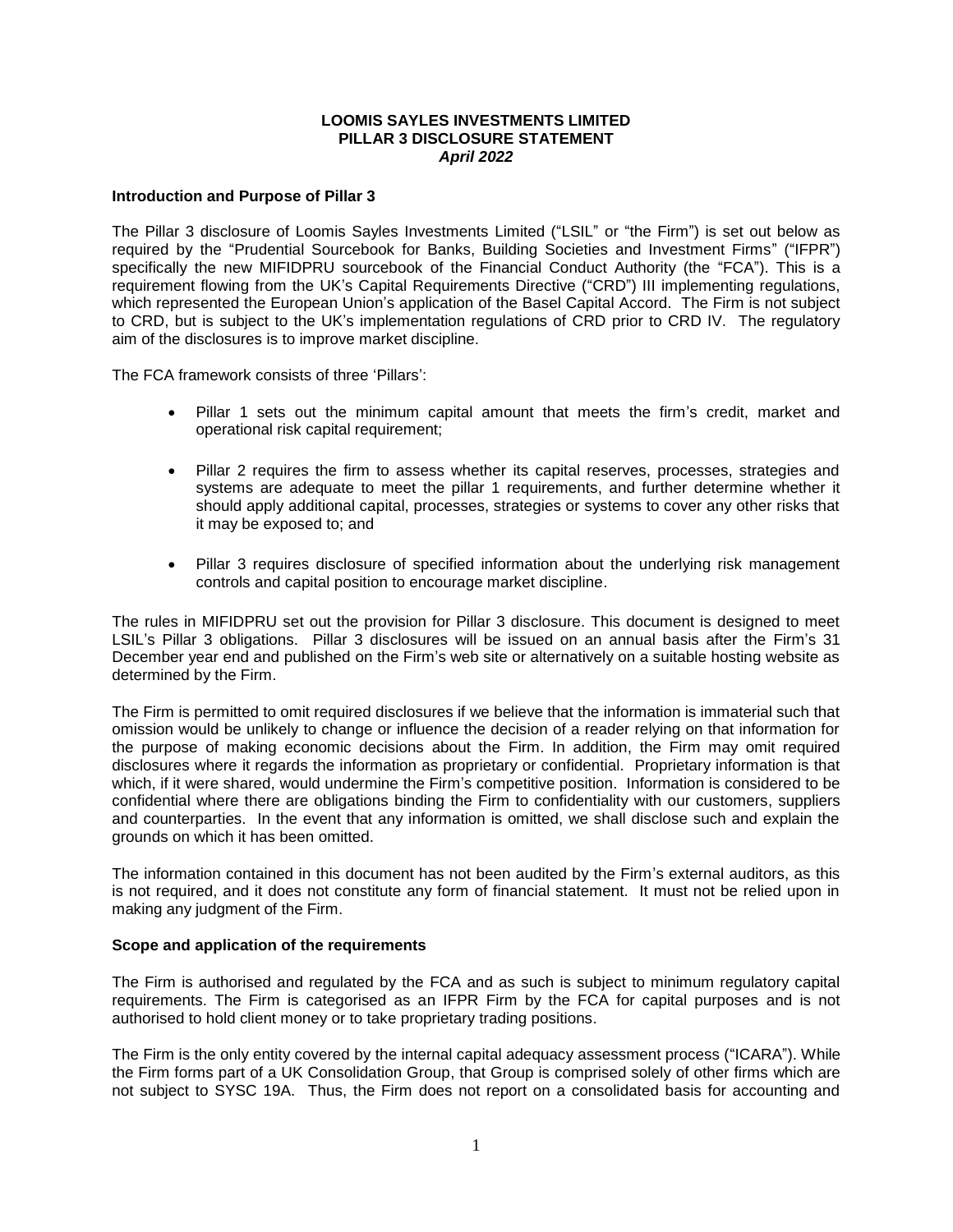prudential purposes, and applies the IFPR Remuneration Code and the proportionality rules as set out in the related guidance only to LSIL.

### **Risk management**

The Firm seeks to mitigate risk by implementing sound systems and controls and corporate governance arrangements. The Firm has clear segregation of duties between investment, trading, settlement and portfolio administration. The Firm has identified the following risk categories of the overall Pillar 2 rule as relevant: Credit, Market, Operational, Business and Group, and Liquidity. The greatest risks are considered to be **Business and Group Risk, Operational Risk, Credit Risk, and Liquidity Risk**.

The Firm has established a risk management process in order to ensure that it has effective systems and controls in place to identify, monitor and manage risks arising in the business. The Board of Directors takes overall responsibility for this process and the fundamental risk appetite of the Firm. Annually, the Board formally reviews the risks, controls and other risk mitigation arrangements and assesses their effectiveness. Where the Board identifies material risks, it considers the financial impact of these risks as part of the Firm's business planning and capital management, and will evaluate whether the amount of regulatory capital is adequate.

Senior management has responsibility for the implementation and enforcement of the Firm's risk principles. Senior management meet on a regular basis and discuss current projections for profitability, cash flow, business planning and risk management. Senior management address the Firm's risks though a framework of policy and procedures having regard to the relevant laws, standards, principles and rules (including FCA principles and rules) with the aim to operate a defined and transparent risk management framework. These policies and procedures are updated as required. Management accounts demonstrate the adequacy of the firm's regulatory capital and are reviewed on a regular basis. Action will be taken where risks are identified which fall outside of the Firm's tolerance levels or where the need for remedial action is required in respect of identified weaknesses in the firm's mitigating controls.

The Firm is using the structured approach to the calculation of its ICARA capital resources requirement. The ICARA assessment is reviewed by the Board and amended where necessary on an annual basis or when a material change to the business occurs.

For **Business and Group Risk**, the Firm has identified several scenarios which may have a detrimental impact on the business, including reputational risks, and subjected them to analysis and a stress test. The results inform the Firm on its capital planning forecasts and proposed management actions to ensure that the Firm holds, at all times, adequate Regulatory Capital. The existing financial planning process has been integrated into the ICARA to develop forward looking financial forecasts.

For **Operational Risk**, the Firm has assessed if Pillar 2 capital is required taking into account its mitigation. The Firm places strong reliance on the operational procedures and controls that it has in place in order to mitigate risk and seeks to ensure that all personnel are aware of their responsibilities in this respect. The Firm has identified a number of key operational risks to manage. These relate to business continuity, systems (including IT) failure, failure of a third party provider, and potential for serious regulatory breaches. Appropriate polices are in place to address these risks, including maintaining professional indemnity insurance, providing compliance training for employees and business continuity planning.

For **Credit Risk**, the Firm is primarily exposed to credit risk from the risk of its transfer pricing cost plus ("Cost+") system failing. The Firm benefits from a Cost+ arrangement from its parent company, Loomis, Sayles & Company, L.P., memorialized in a formal agreement. In the event that the agreement with its parent company terminates for any reason, the Firm will initiate an orderly winding-down of its business. Accordingly, the Firm will always hold at least capital equivalent to its wind-down costs. The Firm uses the simplified standardised approach detailed in the new MIFIDPRU FCA Handbook when calculating risk weighted exposures of 20% (Cash in Bank), 20% (Inter Company Receivable) and 100% in respect of its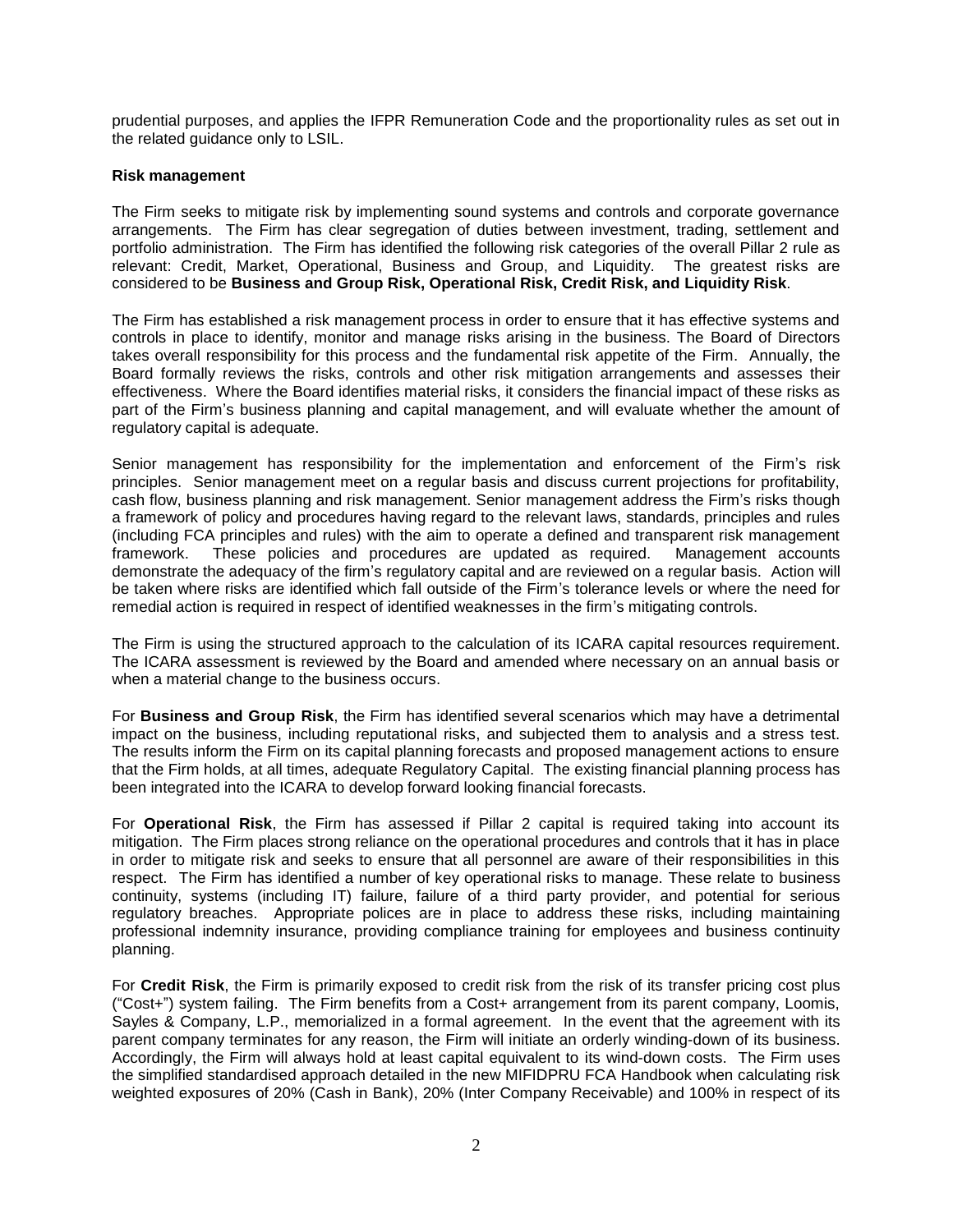other assets. The Firm's credit risk requirement calculated as 8% of risk weighted exposure amounts is £581,000.

For **Liquidity Risk**, the Firm is required to maintain sufficient liquidity to ensure that there is no significant risk that its liabilities cannot be met as they fall due or to ensure that it can secure additional financial resources in the event of a stress scenario. The Firm retains an amount it considers suitable for providing sufficient liquidity to meet the working capital requirements under normal business conditions. The cash position of the Firm is monitored by the senior management on a monthly basis.

For **Market Risk**, the Firm has non-trading book potential exposure only (i.e., only to assets or liabilities held in foreign currency) on the Firm's balance sheet. The Firm's market risk requirement and foreign currency position risk requirement in respect of such exposures is £252,000.

Other risk types have been considered (such as pension obligation risk), but have either been deemed immaterial or not applicable.

### **Regulatory capital**

The Firm is a private company limited by shares and its capital arrangements are established in its Articles of Association. Its capital is summarised as follows:

|                                     | 31/12/2021<br>£000 |
|-------------------------------------|--------------------|
| Tier 1 permanent share capital*     | $\pounds1,750$     |
| Tier 2 capital                      |                    |
| Tier 3 capital                      |                    |
| Deductions from Tiers 1 and 2       | E3                 |
| <b>Total capital resources</b>      | $\mathsf{E}1,747$  |
| *No hybrid tier one capital is held |                    |

The Firm is subject to the fixed overhead requirement ("FOR") and is not required to calculate an operational risk capital charge, though it considers this as part of its process to identify its required level of risk-based capital. As discussed above, the Firm is a limited licence firm and as such its capital requirements are the higher of:

- €50,000; and
- The higher of:
	- o the FOR, or
	- o the sum of the market & credit risk requirements.

The FOR is calculated, in line with FCAs new ICARA rules in accordance with the Investment Firms Prudential Regime, which came in to force on the 1 January 2022, based on the Firm's previous year's audited expenditure. The Firm has adopted the standardised approach to credit and market risk and the above figures have been produced on that basis. The Firm is not subject to an operational risk requirement. The firm's FOR is £1,339,000. The Firm's base requirement and the sum of its market and credit risk requirements is less than its fixed overhead requirement. Accordingly, the Firm's Pillar 1 capital requirement is its fixed overhead requirement.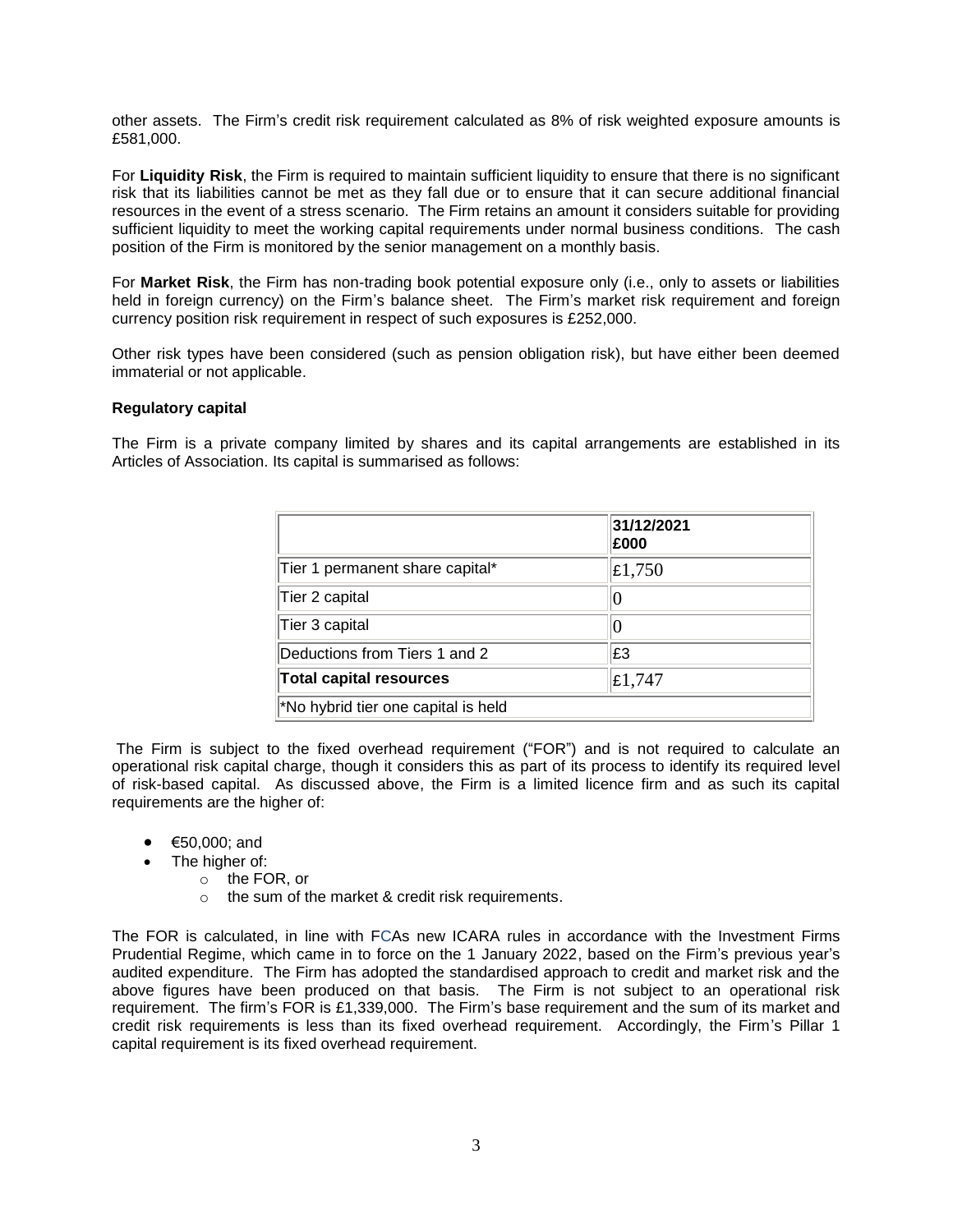Under Pillar 2 of the FCA capital requirements framework, the Firm has undertaken an assessment of the adequacy of capital based upon all the risks to which the business is exposed (i.e., the ICARA). This analysis concluded that no additional capital is required in excess of the Firm's Pillar 1 requirement. The Board also believes that there is sufficient capital to support future activities on the basis that no material changes to the Firm's business model are anticipated.

# **Remuneration Code Disclosure**

The Firm is authorised and regulated by the Financial Conduct Authority as a Limited Licence Firm and is subject to FCA Rules on remuneration. These are contained in the FCA's Remuneration Code located in the SYSC Sourcebook (19C) of the FCA's Handbook. The Remuneration Code covers an individual's total remuneration, fixed and variable. The Firm incentivises staff through a combination of the two.

Our policy is designed to ensure that we comply with the Remuneration Code and to ensure that our compensation arrangements:

- are consistent with and promote sound and effective risk management;
- do not encourage excessive risk taking;
- include measures to avoid conflicts of interest; and
- are in line with the Firm's business strategy, objectives, values and long-term interests.

# **Proportionality in Pillar 3 Disclosures**

The Capital Requirements Regulation introduced definitions of 'small and less complex institutions' and 'large institutions' to support enhanced proportionality. The revised Pillar 3 framework defines which disclosures are applicable to different institutions, depending on their size, complexity and on whether they are listed or non-listed institutions. – Small and non-complex institutions' disclosures will focus on key metrics while large and listed institutions will disclose more detailed information.

Proportionality is also reflected in the frequency of disclosures as well as in disclosure formats to ensure that the information provided is sufficient to enable market participants to assess the risk profile of different institutions.– Additionally, thresholds are introduced to trigger additional disclosures by large banks, based on their risk profiles, to ensure the availability of sufficiently comprehensive and comparable information for users of that information to assess the risk profiles of institutions and their degree of compliance with the regulations.

### **Application of the requirements**

We are required to disclose certain information on at least an annual basis regarding our remuneration policy and practices for those staff whose professional activities have a material impact on the risk profile of the Firm (the "Code Staff"). Our disclosure is made in accordance with our size, internal organisation and the nature, scope and complexity of our activities.

LSIL believes that its remuneration arrangements do not encourage inappropriate risk taking. This is due to the features inherent in its business model, such as separation of key functions, and the key elements of its compensation procedures. Our policy is designed to ensure that the Firm complies with the Remuneration Code and our compensation arrangements:

- 1. are consistent with and promote sound and effective risk management;
- 2. do not encourage excessive risk taking;
- 3. include measures to avoid conflicts of interest; and
- 4. are in line with the Firm's business strategy, objectives, values and long-term interests.

With respect to the **decision-making process used for determining the Firm's remuneration policy,** including the use of external benchmarking consultants, the Firm's policy has been agreed to by senior